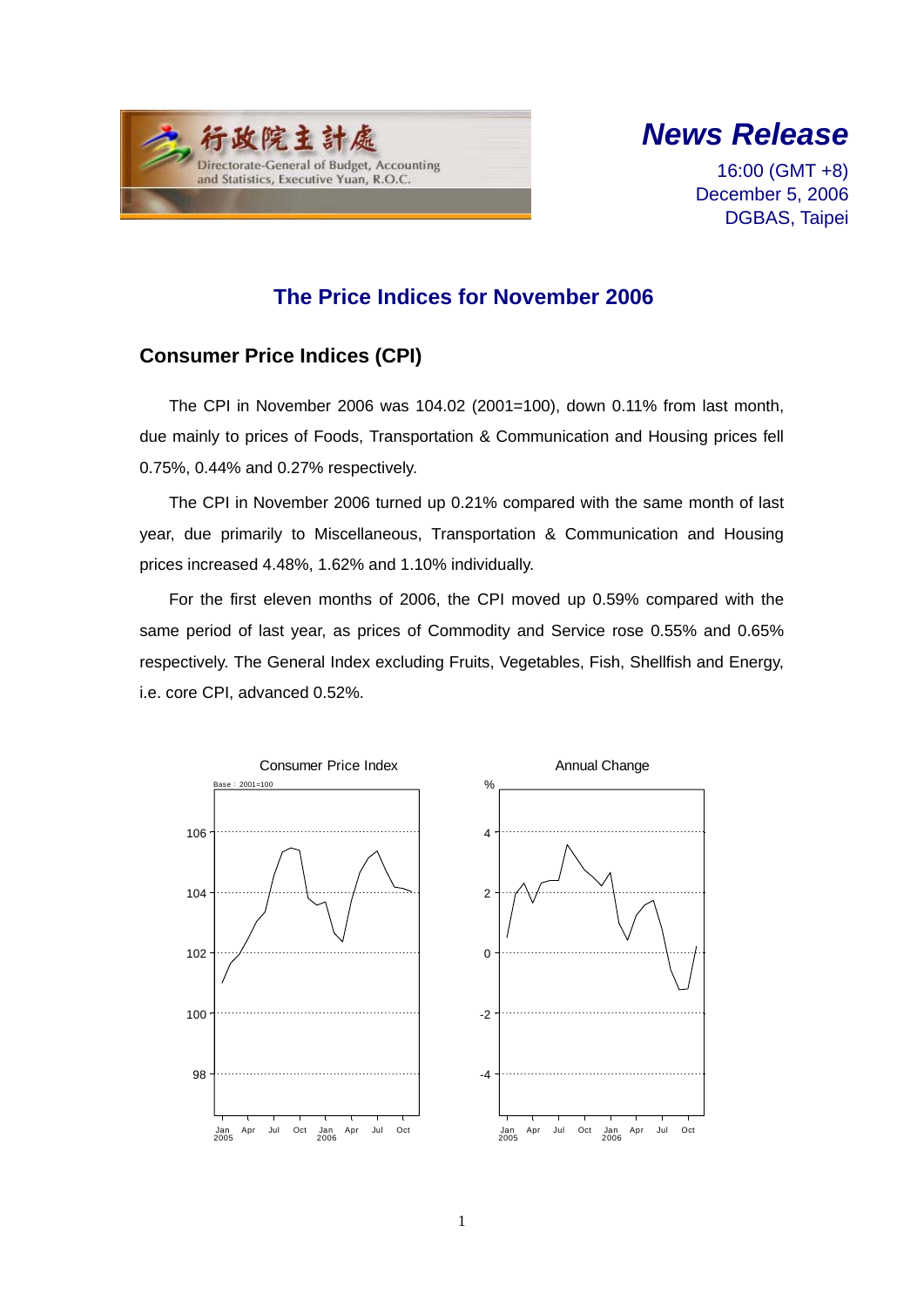#### **Wholesale Price Indices (WPI)**

The WPI in November 2006 was 119.19 (2001=100), down 0.89% from last month, due mainly to prices of Chemicals, Petroleum & Coal Products and Electronic Components & Accessories declined 2.61%, 2.55% and 0.98% separately.

The WPI in November 2006 rose 6.06% compared with the same month of last year, due primarily to prices of Primary Metal Products, Electrical Equipment & Apparatus and Chemicals advanced 35.05%, 16.77% and 9.18% individually.

For the first eleven months of 2006, the WPI increased 5.58% compared with the same period of last year, of which the Import Price Index and Export Price Index moved up 8.94% and 2.52% respectively.



#### **Statistical Tables**

Table1 The Changes of Consumer Price Indices Table2 The Changes of Wholesale Price Indices Table3 The Changes of Import Price Indices Table4 The Changes of Export Price Indices

#### **For Further Information:**

*Statistics Database:* http://eng.stat.gov.tw/ *DGBAS* news releases on the Internet: http://eng.dgbas.gov.tw/ *Tel:* +886-2-23803449; *Fax:* +886-2-23803465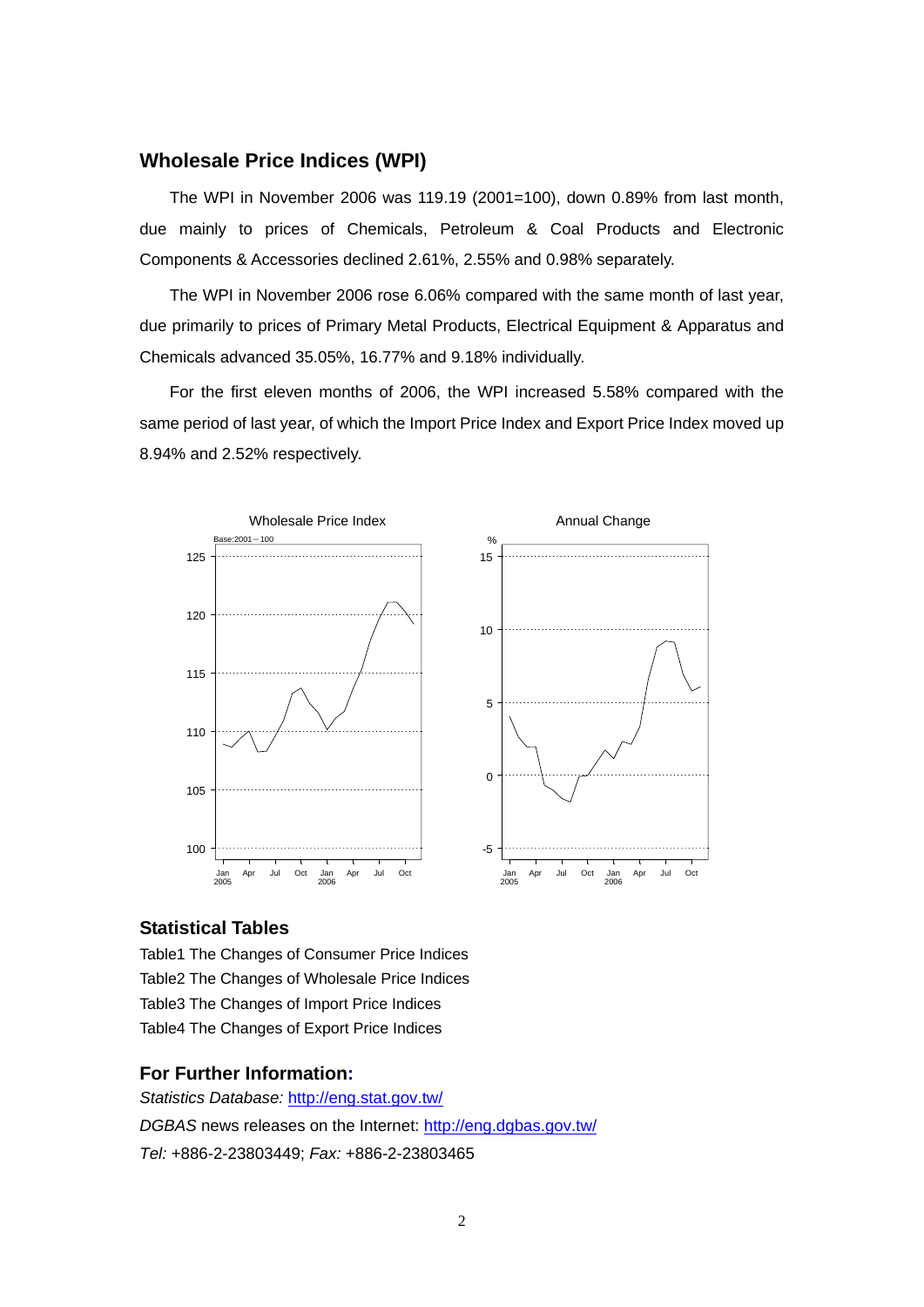### Table 1 The Changes of Consumer Price Indices

Nov. 2006

|                                             | Weight   | Index of     | Compared  | Compared  | The First            |
|---------------------------------------------|----------|--------------|-----------|-----------|----------------------|
|                                             | $(\%0)$  | Nov. 2006    | with Last | with the  | <b>Eleven Months</b> |
|                                             |          | $(2001=100)$ | Month     | Same      | of 2006              |
| Groups                                      |          |              | (%)       | Month of  | Compared with        |
|                                             |          |              |           | Last Year | the Same             |
|                                             |          |              |           | (%)       | Period of Last       |
|                                             |          |              |           |           | Year $(\%)$          |
| General Index                               | 1,000.00 | 104.02       | $-0.11$   | 0.21      | 0.59                 |
| <b>Basic Group</b>                          |          |              |           |           |                      |
| 1. Food                                     | 250.54   | 109.82       | $-0.75$   | $-2.25$   | $-0.61$              |
| Meat                                        | 25.17    | 113.76       | 1.42      | 0.87      | $-0.96$              |
| Fish & Shellfish                            | 16.73    | 111.11       | $-0.27$   | 3.35      | 0.15                 |
| Vegetables                                  | 27.89    | 118.79       | $-4.59$   | $-3.12$   | $-9.49$              |
| Fruits                                      | 27.94    | 111.85       | $-1.19$   | $-17.11$  | 2.43                 |
| 2. Clothing                                 | 47.46    | 109.71       | 4.08      | $-0.86$   | $-2.73$              |
| Garments                                    | 32.52    | 111.15       | 5.18      | $-2.02$   | $-4.79$              |
| 3. Housing                                  | 307.94   | 98.87        | $-0.27$   | 1.10      | 0.82                 |
| <b>Residential Rent</b>                     | 210.96   | 97.68        | 0.01      | 0.31      | 0.20                 |
| Water, Electricity & Gas Supply             | 37.37    | 107.30       | 0.01      | 5.27      | 3.75                 |
| 4. Transportation & Communication           | 126.25   | 103.02       | $-0.44$   | 1.62      | 1.58                 |
| Oils                                        | 22.63    | 134.47       | $-1.31$   | 8.19      | 11.20                |
| <b>Communication Services</b>               | 77.27    | 97.72        | $-0.05$   | 0.16      | $-0.62$              |
| 5. Medicines & Medical Care                 | 37.37    | 115.08       | 0.01      | 1.18      | 3.51                 |
| <b>Medical Care Services</b>                | 24.96    | 120.98       | $-0.09$   | 0.79      | 4.72                 |
| 6. Education & Entertainment                | 161.11   | 98.70        | $-0.03$   | $-0.06$   | 0.19                 |
| <b>Educational Expense</b>                  | 118.75   | 100.18       | 0.06      | $-0.11$   | 0.40                 |
| 7. Miscellaneous                            | 69.33    | 109.11       | 0.59      | 4.48      | 3.98                 |
| <b>Personal Care Services</b>               | 14.01    | 101.10       | 1.11      | 0.29      | 0.66                 |
| <b>Commodity and Service Groups</b>         |          |              |           |           |                      |
| 1. Commodity                                | 528.52   | 106.91       | $-0.04$   | $-0.03$   | 0.55                 |
| (Excluding Food)                            | 277.97   | 104.30       | 0.66      | 2.20      | 1.72                 |
| Non-durable Consumer Goods                  | 384.36   | 110.68       | $-0.48$   | 0.30      | 1.43                 |
| (Excluding Food)                            | 133.81   | 112.43       | $-0.01$   | 5.33      | 5.42                 |
| Semi-durable Consumer Goods                 | 62.59    | 105.69       | 3.08      | $-0.97$   | $-2.68$              |
| <b>Durable Consumer Goods</b>               | 81.57    | 88.94        | $-0.11$   | $-1.09$   | $-1.76$              |
| 2. Service                                  | 471.48   | 100.77       | $-0.19$   | 0.51      | 0.65                 |
| Housing                                     | 237.03   | 97.51        | $-0.37$   | 0.31      | 0.18                 |
| Transportation & Communication              | 74.10    | 97.61        | $-0.05$   | 0.13      | $-0.70$              |
| <b>Medical Care</b>                         | 24.69    | 121.74       | 0.00      | 0.87      | 4.75                 |
| Education & Entertainment                   | 104.85   | 105.27       | $-0.12$   | 1.07      | 1.45                 |
| Miscellaneous                               | 30.81    | 100.33       | 0.50      | 0.43      | 0.51                 |
| <b>Special Groups</b>                       |          |              |           |           |                      |
| General Index Excluding Fruits & Vegetables | 944.17   | 103.42       | 0.09      | 1.01      | 0.94                 |
| General Index Excluding Food                | 749.46   | 102.09       | 0.14      | 1.14      | 1.03                 |
| General Index Excluding Fruits, Vegetables, | 873.10   | 102.30       | 0.15      | 0.56      | 0.52                 |
| Fish, Shellfish & Energy                    |          |              |           |           |                      |

Note :Due to late reports and corrections by respondents all data are subject to revision 3 months after original publication.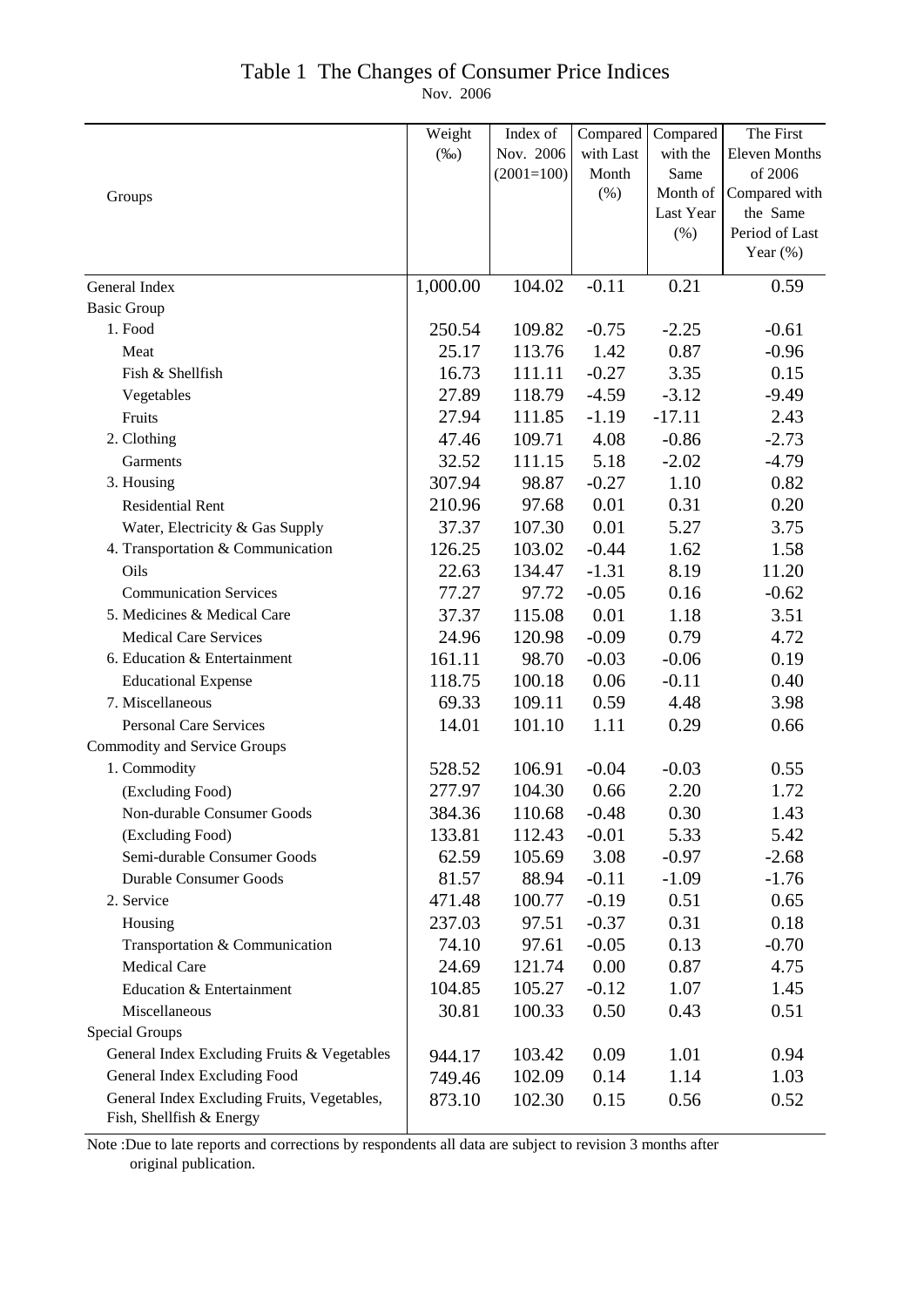# Table 2 The Changes of Wholesale Price Indices

Nov. 2006

| Groups                                                       | Weight   | Index of     | Compared  | Compared  | The First      |
|--------------------------------------------------------------|----------|--------------|-----------|-----------|----------------|
|                                                              | $(\%0)$  | Nov. 2006    | with Last | with the  | Eleven         |
|                                                              |          | $(2001=100)$ | Month     | Same      | Months of      |
|                                                              |          |              | (% )      | Month of  | 2006           |
|                                                              |          |              |           | Last Year | Compared       |
|                                                              |          |              |           | (%)       | with the Same  |
|                                                              |          |              |           |           | Period of Last |
|                                                              |          |              |           |           | Year $(\%)$    |
| General Index                                                | 1,000.00 | 119.19       | $-0.89$   | 6.06      | 5.58           |
| General Index Excluding Import & Export                      | 360.47   | 126.27       | $-0.56$   | 7.90      | 5.00           |
| Import                                                       | 310.71   | 130.57       | $-1.00$   | 7.14      | 8.94           |
| Export                                                       | 328.82   | 100.70       | $-1.19$   | 2.39      | 2.52           |
| <b>Basic Group</b>                                           |          |              |           |           |                |
| 1. Agriculture, Forestry, Livestock & Fishery                | 39.30    | 116.97       | 0.24      | $-0.70$   | $-3.22$        |
| (1) Farm Products                                            | 19.89    | 115.56       | 1.84      | $-0.83$   | $-3.02$        |
| (2) Forest Products                                          | 0.51     | 169.68       | $-0.54$   | 13.62     | 7.19           |
| (3) Livestock & Poultry                                      | 9.66     | 118.87       | $-3.03$   | $-5.15$   | $-8.49$        |
| (4) Aquatic Products                                         | 9.24     | 113.47       | 0.55      | 3.66      | 2.12           |
| 2. Minerals Products                                         | 37.73    | 222.51       | $-1.28$   | 7.60      | 22.13          |
| (1) Energy Minerals                                          | 30.16    | 224.66       | $-1.43$   | 4.59      | 21.39          |
| (2) Sand, Gravel & Crushed Stone                             | 3.71     | 210.07       | 0.00      | 36.71     | 30.87          |
| 3. Manufacturing Products                                    | 889.18   | 115.17       | $-0.94$   | 6.18      | 4.80           |
| $(1)$ Food & Beverages                                       | 38.61    | 118.92       | 0.66      | 3.27      | 2.93           |
| (2) Tobaccos                                                 | 4.66     | 148.33       | 0.11      | 11.49     | 8.56           |
| (3) Textile Products                                         | 37.11    | 106.40       | $-0.43$   | 0.86      | 1.41           |
| (4) Ready-made Apparel & Accessories                         | 12.22    | 90.54        | $-0.81$   | $-1.60$   | 0.66           |
| (5) Hides, Skins, Leather & Related Products                 | 8.47     | 105.06       | $-0.79$   | 1.54      | 2.94           |
| (6) Lumber & Wood Products                                   | 3.56     | 112.03       | $-1.30$   | 2.73      | 3.18           |
| (7) Furniture & Fixture                                      | 8.76     | 111.45       | $-0.01$   | 1.70      | 1.95           |
| (8) Pulp, Paper, Paper Products & Printed                    | 21.45    | 106.18       | $-0.41$   | 2.56      | 1.31           |
| (9)Chemicals                                                 | 63.87    | 182.88       | $-2.61$   | 9.18      | 7.81           |
| (10)Chemical Products                                        | 30.02    | 97.93        | $-0.59$   | 0.16      | 1.30           |
| (11) Petroleum & Coal Products                               | 41.01    | 174.38       | $-2.55$   | 10.05     | 19.46          |
| (12) Rubber & Plastic Products                               | 31.42    | 112.65       | $-1.04$   | 2.01      | 2.57           |
| (13) Nonmetallic Mineral Products                            | 14.80    | 117.47       | $-0.10$   | 6.24      | 2.53           |
| (14) Primary Metal Products                                  | 57.25    | 238.03       | 0.00      | 35.05     | 18.05          |
| (15) Metal Products                                          | 30.52    | 136.72       | $-0.42$   | 9.55      | 1.70           |
| (16)Machinery                                                | 60.94    | 100.08       | $-0.51$   | $-0.25$   | 0.30           |
| (17) Computer, Communication Eq., Audio &<br>Video Equipment | 129.17   | 62.85        | $-0.91$   | $-8.95$   | $-5.87$        |
| (18) Electronic Components & Accessories                     | 176.39   | 77.04        | $-0.98$   | $-1.24$   | $-1.43$        |
| (19) Electrical Equipments & Apparatus                       | 41.65    | 128.87       | $-1.26$   | 16.77     | 17.09          |
| (20) Transportation Equipment & Parts                        | 45.15    | 98.76        | $-0.47$   | 0.05      | $-0.62$        |
| (21) Precision Instruments                                   | 19.24    | 97.03        | $-0.87$   | $-0.72$   | 0.79           |
| (22) Miscellaneous Products                                  | 12.91    | 107.11       | $-0.78$   | 0.46      | 2.79           |
| 4. Water Supply, Electricity & Gas                           | 33.79    | 109.38       | 0.00      | 8.60      | 4.53           |
| By Stage of Processing                                       |          |              |           |           |                |
| 1.Raw Materials                                              | 61.00    | 187.81       | $-0.55$   | 7.32      | 15.34          |
| 2. Intermediate Materials                                    | 413.28   | 132.20       | $-0.94$   | 10.60     | 7.64           |
| 3. Finished Goods                                            | 196.90   | 100.36       | $-0.40$   | 0.01      | 0.26           |
| (1) Capital Goods                                            | 68.55    | 91.59        | $-0.54$   | $-1.42$   | $-0.72$        |
| (2) Consumer Goods                                           | 128.35   | 104.82       | $-0.33$   | 0.67      | 0.71           |
| Special Groups                                               |          |              |           |           |                |
| <b>General Index Excluding Exports</b>                       | 671.18   | 128.13       | $-0.77$   | 7.55      | 6.79           |
| General Index Excluding Imports                              | 689.29   | 114.28       | $-0.82$   | 5.52      | 3.95           |
| Non Heavy Chemical Industrial Products                       | 211.51   | 107.77       | $-0.37$   | 1.92      | 2.24           |
| Heavy Chemical Industrial Products                           | 677.67   | 117.52       | $-1.09$   | 7.48      | 5.58           |

Note:Due to late reports and corrections by respondents all data are subject to revision 3 months after original publication.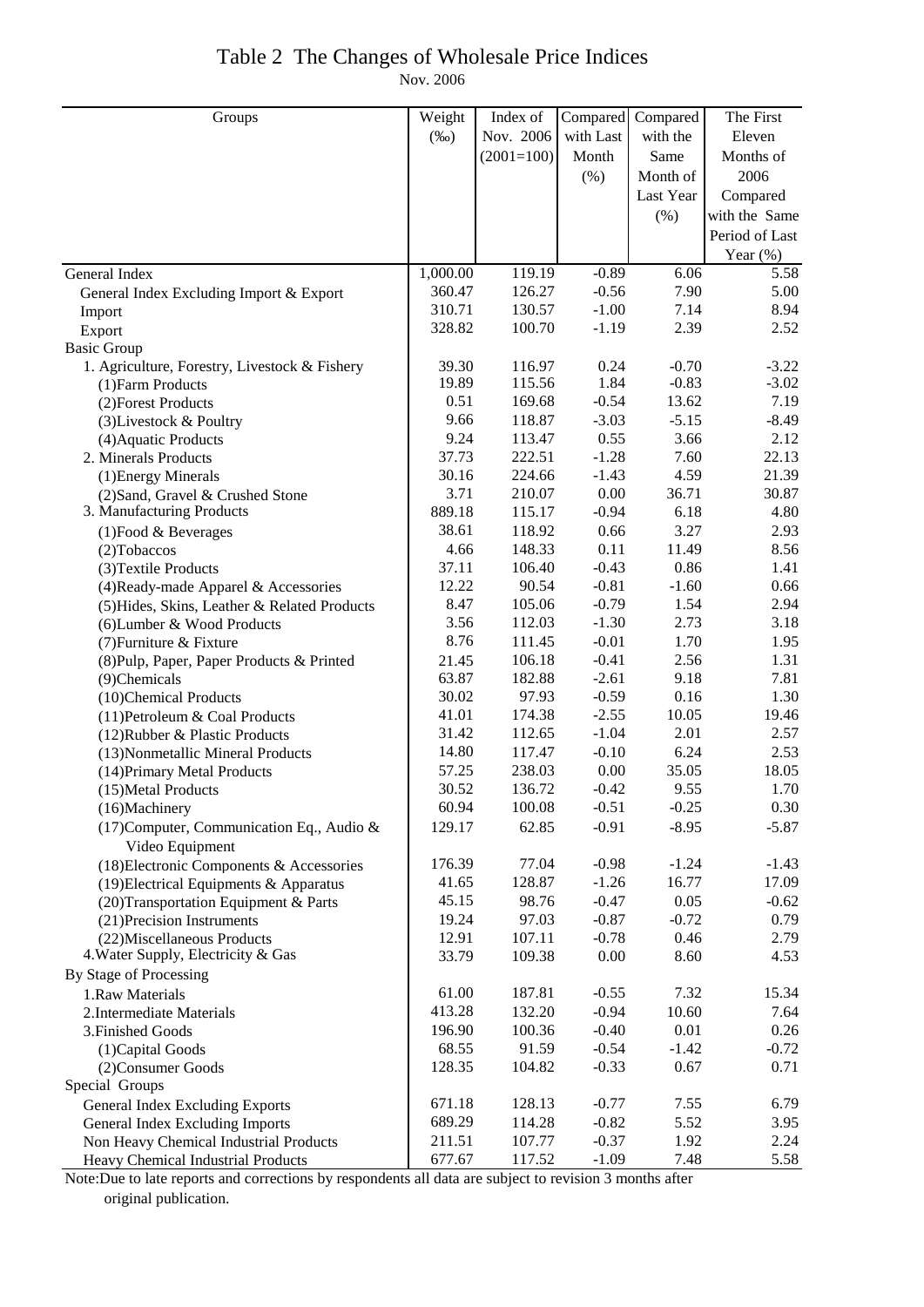# Table 3 The Changes of Import Price Indices

Nov. 2006

|                                                   | Weight   | Index of     | Compared  | Compared  | The First               |
|---------------------------------------------------|----------|--------------|-----------|-----------|-------------------------|
|                                                   | $(\%0)$  | Nov. 2006    | with Last | with the  | Eleven                  |
|                                                   |          | $(2001=100)$ | Month     | Same      | Months of               |
|                                                   |          |              | (% )      | Month of  | 2006                    |
| Groups                                            |          |              |           | Last Year | Compared                |
|                                                   |          |              |           | $(\% )$   | with the<br>Same Period |
|                                                   |          |              |           |           | of Last Year            |
|                                                   |          |              |           |           | (% )                    |
| Basic Group (on N.T.D. Basis)                     |          |              |           |           |                         |
| General Index                                     | 1,000.00 | 130.57       | $-1.00$   | 7.14      | 8.94                    |
| 1. Animal, Vegetable Products & Prepared<br>Foods | 47.60    | 140.63       | 4.29      | 16.84     | 7.20                    |
| 2. Mineral Products                               | 134.52   | 215.56       | $-2.10$   | 4.31      | 21.52                   |
| 3. Textiles & Textile Articles                    | 23.09    | 107.92       | 0.27      | $-0.10$   | 1.33                    |
| 4. Wood, Paper, Pulp & Articles Thereof           | 25.78    | 123.70       | $-0.98$   | 5.85      | 4.43                    |
| 5. Chemicals, Plastics, Rubber & Articles Thereof | 133.44   | 143.00       | $-2.30$   | 5.69      | 5.27                    |
| 6. Primary Metals & Articles Thereof              | 76.14    | 259.26       | $-0.35$   | 45.49     | 32.85                   |
| 7. Machinery, Optical & Precision Instruments     | 166.08   | 95.85        | $-0.50$   | $-1.17$   | $-1.17$                 |
| 8. Electronic Machinery                           | 355.47   | 79.18        | $-1.16$   | $-2.87$   | $-2.66$                 |
| 9. Transportation Equipment & Parts               | 20.86    | 96.71        | $-0.66$   | $-1.70$   | $-1.96$                 |
| 10. Miscellaneous Products                        | 17.02    | 106.54       | 0.61      | 1.86      | 2.90                    |
| Basic Group (on U.S.D. Basis)                     |          |              |           |           |                         |
| General Index                                     | 1,000.00 | 134.39       | 0.18      | 9.63      | 7.39                    |
| 1. Animal, Vegetable Products & Prepared<br>Foods | 47.60    | 144.83       | 5.53      | 19.54     | 5.59                    |
| 2. Mineral Products                               | 134.52   | 221.80       | $-0.93$   | 6.73      | 19.98                   |
| 3. Textiles & Textile Articles                    | 23.09    | 111.07       | 1.45      | 2.22      | $-0.13$                 |
| 4. Wood, Paper, Pulp & Articles Thereof           | 25.78    | 127.31       | 0.20      | 8.30      | 2.90                    |
| 5. Chemicals, Plastics, Rubber & Articles Thereof | 133.44   | 147.14       | $-1.14$   | 8.14      | 3.72                    |
| 6. Primary Metals & Articles Thereof              | 76.14    | 266.79       | 0.83      | 48.85     | 30.81                   |
| 7. Machinery, Optical & Precision Instruments     | 166.08   | 98.65        | 0.67      | 1.12      | $-2.62$                 |
| 8. Electronic Machinery                           | 355.47   | 81.48        | 0.01      | $-0.62$   | $-4.08$                 |
| 9. Transportation Equipment & Parts               | 20.86    | 99.55        | 0.51      | 0.57      | $-3.40$                 |
| 10. Miscellaneous Products                        | 17.02    | 109.67       | 1.80      | 4.21      | 1.42                    |

Note:Due to late reports and corrections by respondents all data are subject to revision 3 months after original publication.